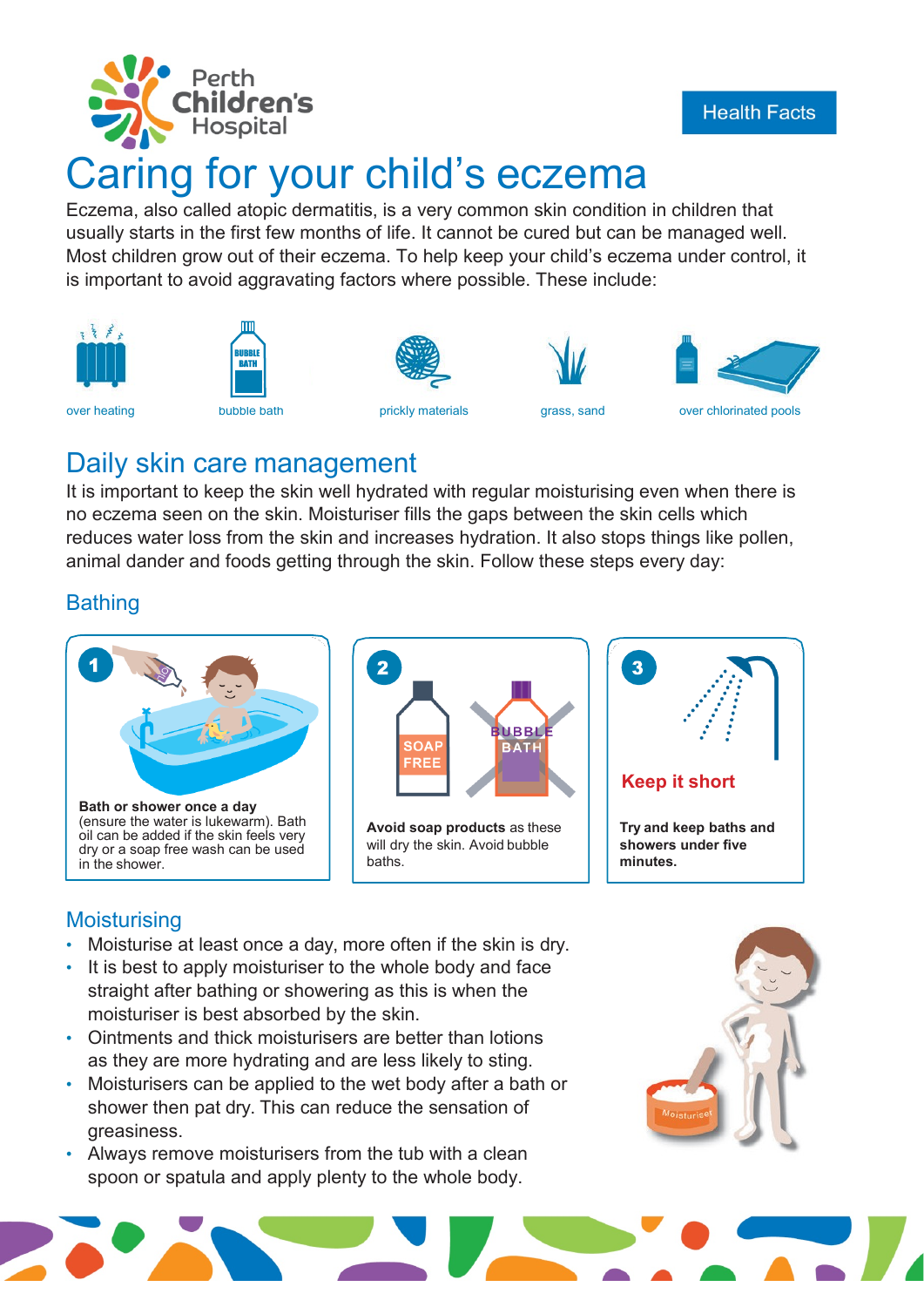## How to treat eczema

As soon as you see eczema on your child's skin (e.g. red, rough, itchy areas), follow these instructions:

- Apply cortisone cream or ointment to all eczema areas as prescribed by your child's doctor or nurse practitioner. Ointments are more moisturising and will cause less stinging than cortisone creams.
- Apply moisturiser everywhere else on the face and body at least once a day (more often if the skin feels dry).
- If most areas of the skin are covered with eczema apply moisturiser immediately after bath or shower followed by cortisone cream or ointments as prescribed by your child's doctor or nurse practitioner.
- Continue to apply the cortisone cream or ointment to all the eczema areas until the eczema has completely gone and the skin feels soft.
- Start using them again if the eczema worsens and is itchy.

#### How to control the itch

- Do not over heat or over wrap your child; this can make the itch worse.
- Antihistamines will not help with the itch caused by eczema and are not usually recommended. Sometimes they can be given to improve your child's sleep at night but it is better to treat the eczema properly.
- Wet wraps and cool compresses can help ease the itch caused by eczema.

#### Cool compresses

Cool compresses are a wet dressing for the face. Cool compressing should be done as often as needed until the itch settles.





#### Specific recommendations for your child: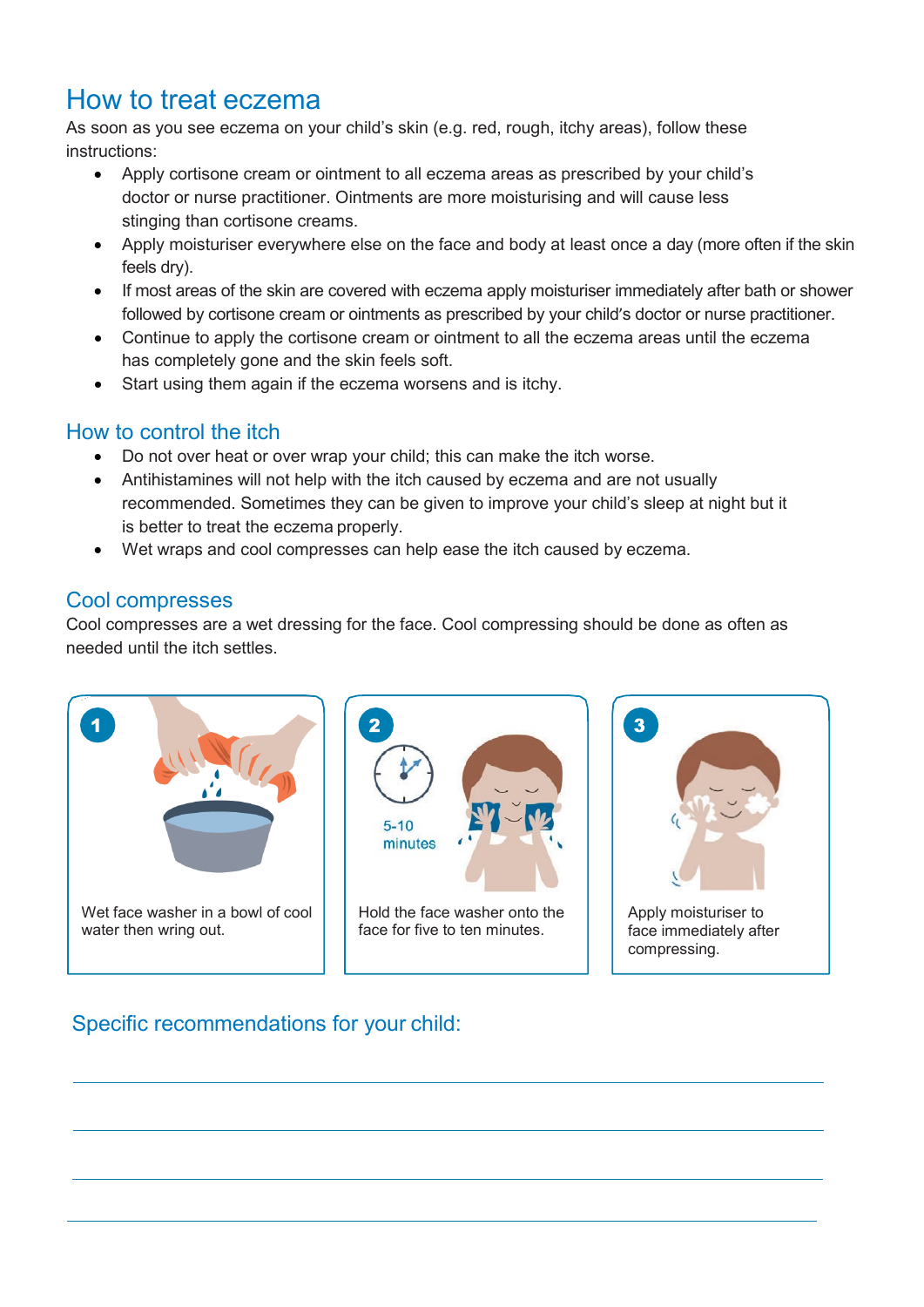#### Wet dressings

Wet dressings are best applied at night before bed and usually help your child to sleep better. Wet dressings are usually applied every night until the eczema clears and then every second night for one week after to make sure the eczema settles. Your child's treating doctor or nurse practitioner will tell you how often the wet dressings should be done. How to apply your child's wet dressings: